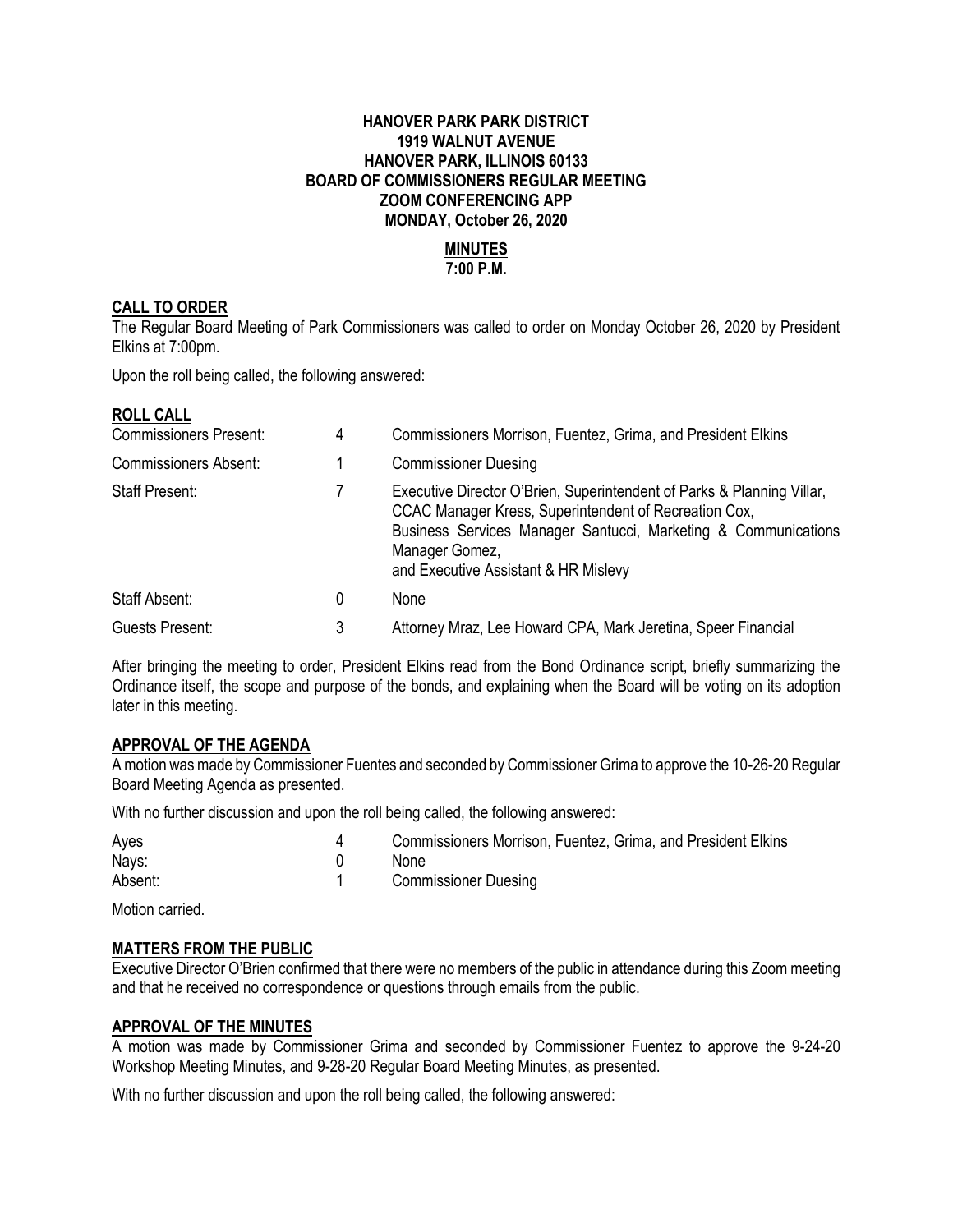| Ayes    | Commissioners Morrison, Fuentez, Grima, and President Elkins |
|---------|--------------------------------------------------------------|
| Nays:   | <b>None</b>                                                  |
| Absent: | <b>Commissioner Duesing</b>                                  |

Motion carried.

### **ATTORNEY'S REPORT**

Attorney Mraz confirmed that there was no new business to discuss regarding the Attorney's Report.

#### **TREASURER'S REPORT**

A motion was made by Commissioner Fuentez and seconded by President Elkins to accept the Treasurer's Report for the month ending September 30, 2020, as presented. President Elkins confirmed the motion and second.

Manager Santucci informed the Board that the District earned \$616.24 in interest in September and \$693,693 in tax disbursement money has been received from DuPage County, accounting for 95% of tax money from that county. She stated that Cook County Tax disbursement money is expected in Mach 2021. She further added that there were no changes to the Long Term Debt Report.

With no further discussion and upon the roll being called, the following answered:

| Ayes    | Commissioners Morrison, Fuentez, Grima, and President Elkins |
|---------|--------------------------------------------------------------|
| Nays:   | None                                                         |
| Absent: | <b>Commissioner Duesing</b>                                  |

Motion carried.

#### **COMMITTEE REPORTS**

**A. Finance –** Statement of Cash Receipts and Disbursements (May 1, 2020 through September 30, 2020) and related revenues/projection reports.

A motion was made by Commissioner Fuentez and seconded by Commissioner Grima to accept the Statement of Cash Receipts and Disbursements May 1, 2020 through September 30 2020, as presented. President Elkins confirmed this motion and second for the record.

CPA Howard provided highlights of the District's funds through September 2020. The District is at 62% of budget revenues and 42% of budgeted expenditures with a surplus in the General and Rec funds. He stated Capitol Project expenditures have started to come through. CPA Howard reported that CCAC is exceeding year-to-date revenue goals for September and that indoor tennis lessons bring in 70% of CCAC's overall revenue. He added that Rec has been heavily impacted by restrictions imposed by the state.

With no further discussion and upon the roll being called, the following answered:

| Ayes    | Commissioners Morrison, Fuentez, Grima, and President Elkins |
|---------|--------------------------------------------------------------|
| Nays:   | None                                                         |
| Absent: | <b>Commissioner Duesing</b>                                  |

Motion carried.

#### **WARRANT**

A motion was made by Commissioner Fuentez and seconded by Commissioner Grima to approve Warrant #20-21-06 covering check numbers 80421-80438 from the Payroll Checking Account in the amount of \$110,140.14 and check numbers 62964-63057 from the General Corporate Checking Account in the amount of \$516,806.32 for a Grand Total Warrant in the amount of \$626,946.46.

President Elkins inquired about the possibility of recovering money returned to the state from the OSLAD Grant. Executive Director O'Brien responded that the state said no and that he tried to get projects re-scoped but the state held firm with it's no answer.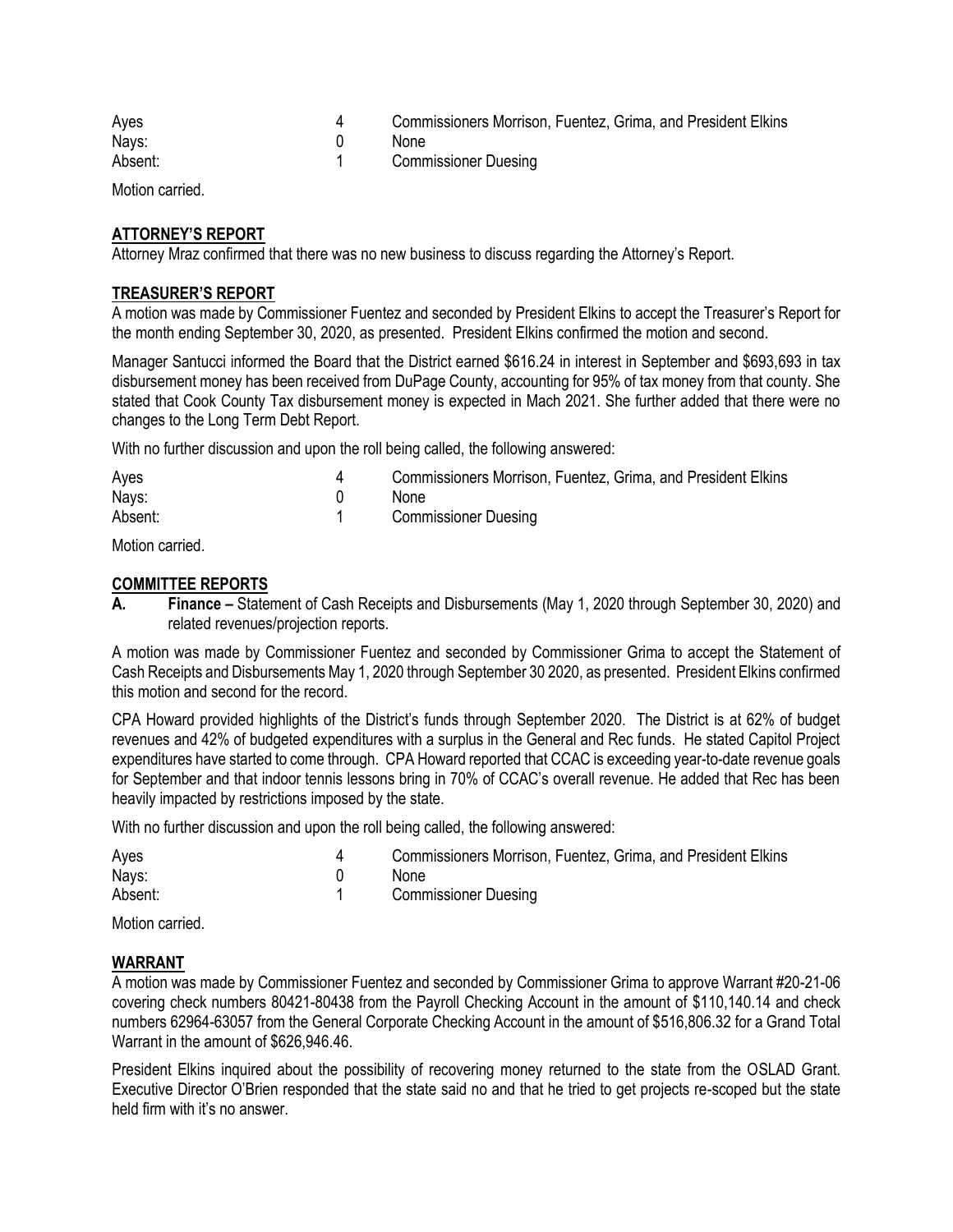With no further discussion and upon the roll being called, the following answered:

| Ayes    | Commissioners Morrison, Fuentez, Grima, and President Elkins |
|---------|--------------------------------------------------------------|
| Nays:   | None                                                         |
| Absent: | <b>Commissioner Duesing</b>                                  |

Motion carried.

# **UNFINISHED BUSINESS**

# **A. The Board discussed the General Election Holiday on November 3, 2020.**

Executive Assistant & HR Mislevy and Superintendent Cox outlined the District's operations plan for the November  $3<sup>rd</sup>$ Election Day. The District will have a sectioned off designated voting area and staff will be required to enter at a separate entrance, as well as anyone who is eligible to work from home will do so to keep occupancy down. There will also be a designated bathroom for voters and there will be additional sanitizing and cleaning. Superintendents and Supervisors were encouraged to work with any staff who have concerns about day-of voting and to come up with a plan prior to Election Day.

A motion was made by President Elkins and seconded by Commissioner Fuetnez to remain open on Election Day, November 3, 2020.

With no further discussion and upon the roll being called, the following answered:

| Ayes    | Commissioners Morrison, Fuentez, Grima, and President Elkins |
|---------|--------------------------------------------------------------|
| Nays:   | None                                                         |
| Absent: | <b>Commissioner Duesing</b>                                  |

Motion carried

# **B. Discuss Reverse Review Template Decision**

Executive Director O'Brien outlined to the Board the timeline for implementing the Reverse Review Template, with the process starting in January 2021. The Administration Team will use the template to review the Executive Director, then if this process proves beneficial and effective, the Administration Team will be reviewed by their immediate subordinates using the same template.

# **NEW BUSINESS**

**A.** A motion was made by Commissioner Fuentez and seconded by Commissioner Grima to approve Ordinace #20- 21-03 providing for the issue of \$599,875 General Obligation Limited Tax Park Bonds, Series 2020B and \$225,120 Taxable General Obligation Limited Tax Park Bonds, Series 2020C, of the Hanover Park Park District, DuPage and Cook Counties, Illinois, as presented.

Following the Bond Ordinance script verbatim, President Elkins asked the Board if they had any discussion regarding Ordinance #20-21-03. After confirming the Board had no further discussion on the Ordinance, President Elkins then asked if Mark Jeretina of Speer Financial would provide more information on the size and structure of the bond issue in question. Mark Jeretina first detailed the low bid offered for each issue was from McHenry Savings Bank, why each bid was beneficial for the District, how much of these issues have been allocated to pay off previous bonds, and the amount of remaining monies that would be available as revenues for the District.

President Elkins continued to follow script and asked Attorney Mraz to summarize Ordinance #20-21-03. Attorney Mraz explained how and where Ordinance #20-21-03 states the information provided by Mark Jeretina and where it indicates the differences between the tax exempt series 2020B bonds and taxable series 2020C bonds. This Ordinance also lists out the previous bonds that the District is paying debt service on from this bond issuance, spells out the principal of the bonds, and states the purpose of said bonds. Attorney Mraz also indicated where the Ordinance outlined filing requirements and record keeping requirements.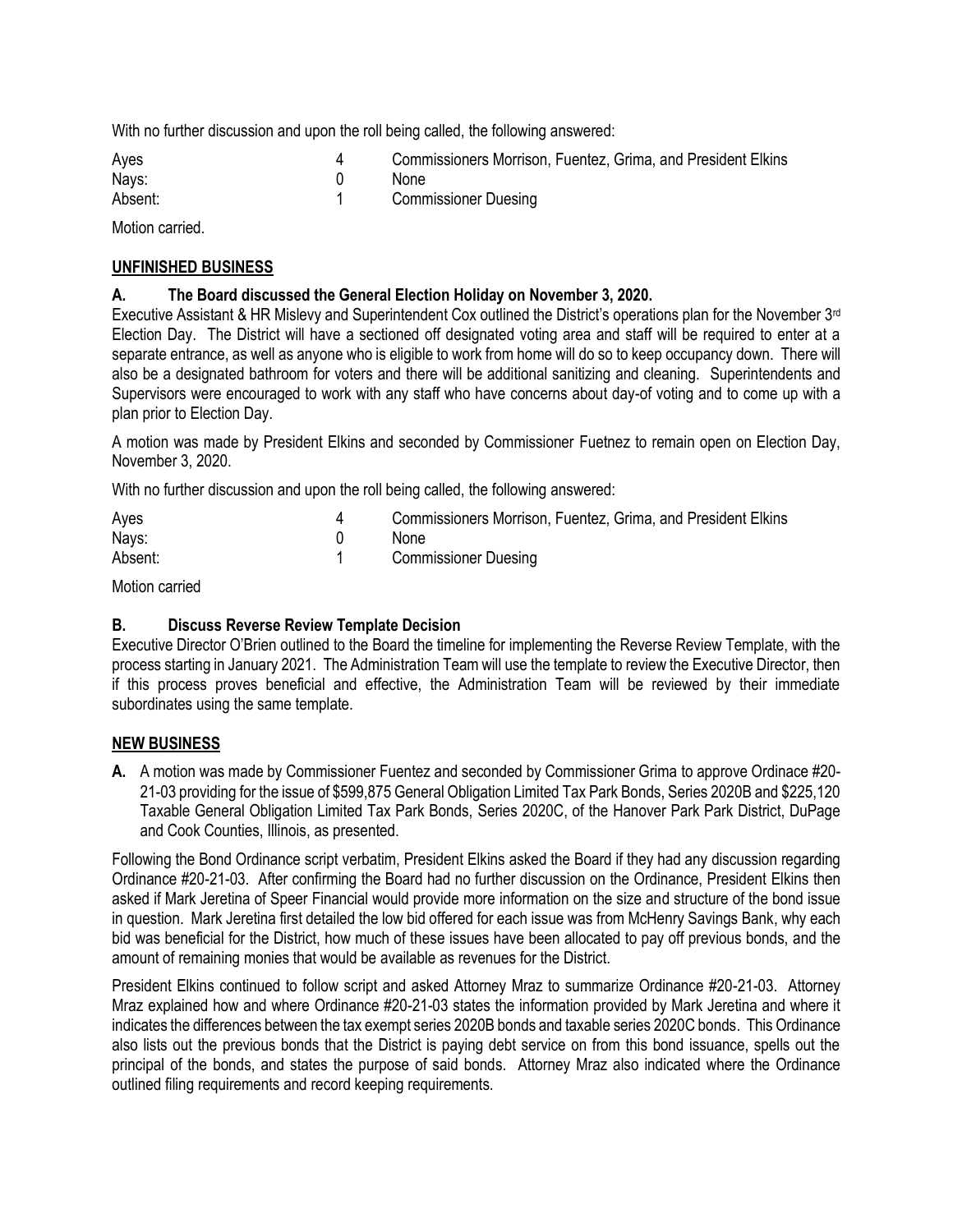With no further discussion and upon the roll being called, the following answered:

| Ayes     | Commissioners, Morrison, Fuentez, Grima, and President Elkins |
|----------|---------------------------------------------------------------|
| Nays:    | <b>None</b>                                                   |
| Abstain: | <b>Commissioner Duesing</b>                                   |
|          |                                                               |

Motion carried

**B. Resolution #20-21-18 –** A Resolution Approving of the Intergovernmental and Subrecipient Agreement for Coronavirus Relief Funds Between the County of Cook and the Hanover Park Park District

A motion was made by Commissioner Grima and seconded by President Fuentes to approve Resolution #20-21-18, A Resolution Approving of the Intergovernmental and Subrecipient Agreement for Coronavirus Relief Funds Between the County of Cook and the Hanover Park Park District, as presented.

Executive Director O'Brien reminded the Board that this was for COVID-19 financial relief and similar to the intergovernmental agreement the District entered into with DuPage County.

With no further discussion and upon the roll being called, the following answered:

| Ayes    | Commissioners Morrison, Fuentez, Grima, and President Elkins |
|---------|--------------------------------------------------------------|
| Nays:   | None.                                                        |
| Absent: | <b>Commissioner Duesing</b>                                  |

Motion carried.

**C. Resolution #20-21-19 –** A Resolution Awarding the Contract for the Ahlstrand Field House Flooring Project and Approving the Agreement Between the Hanover Park Park District and Mazarini, Inc. For Said Project

A motion was made by Commissioner Grima and seconded by President Fuentes to approve Resolution #20-21-19 A Resolution Awarding the Contract for the Ahlstrand Field House Flooring Project and Approving the Agreement Between the Hanover Park Park District and Mazarini, Inc. For Said Project, as presented.

With no further discussion and upon the roll being called, the following answered:

| Ayes    | Commissioners Morrison, Fuentez, Grima, and President Elkins |
|---------|--------------------------------------------------------------|
| Nays:   | None                                                         |
| Absent: | <b>Commissioner Duesing</b>                                  |

Motion carried.

#### **CORRESPONDANCE**

None

# **OTHER**

President Elkins highlighted the following dates and items:

- **A.** Election Day Tuesday, November 3, 2020
- **B.** Next Workshop Meeting November 9, 2020 @ 7pm Zoom Conferencing App
- **C.** Next Regular Board Meeting November 23, 2020 @ 7pm Zoom Conferencing App
- **D.** Thanksgiving Thursday, November 26,2020 Community Center and CCAC closed
- **E.** Thanksgiving Friday November 27,2020 Community Center closed, CCAC open

Commissioner Grima congratulated the Rec staff on a successful Trunk-or-Treat event. Attorney Mraz confirmed signing of bond documents and filing with Cook and DuPage Counties.